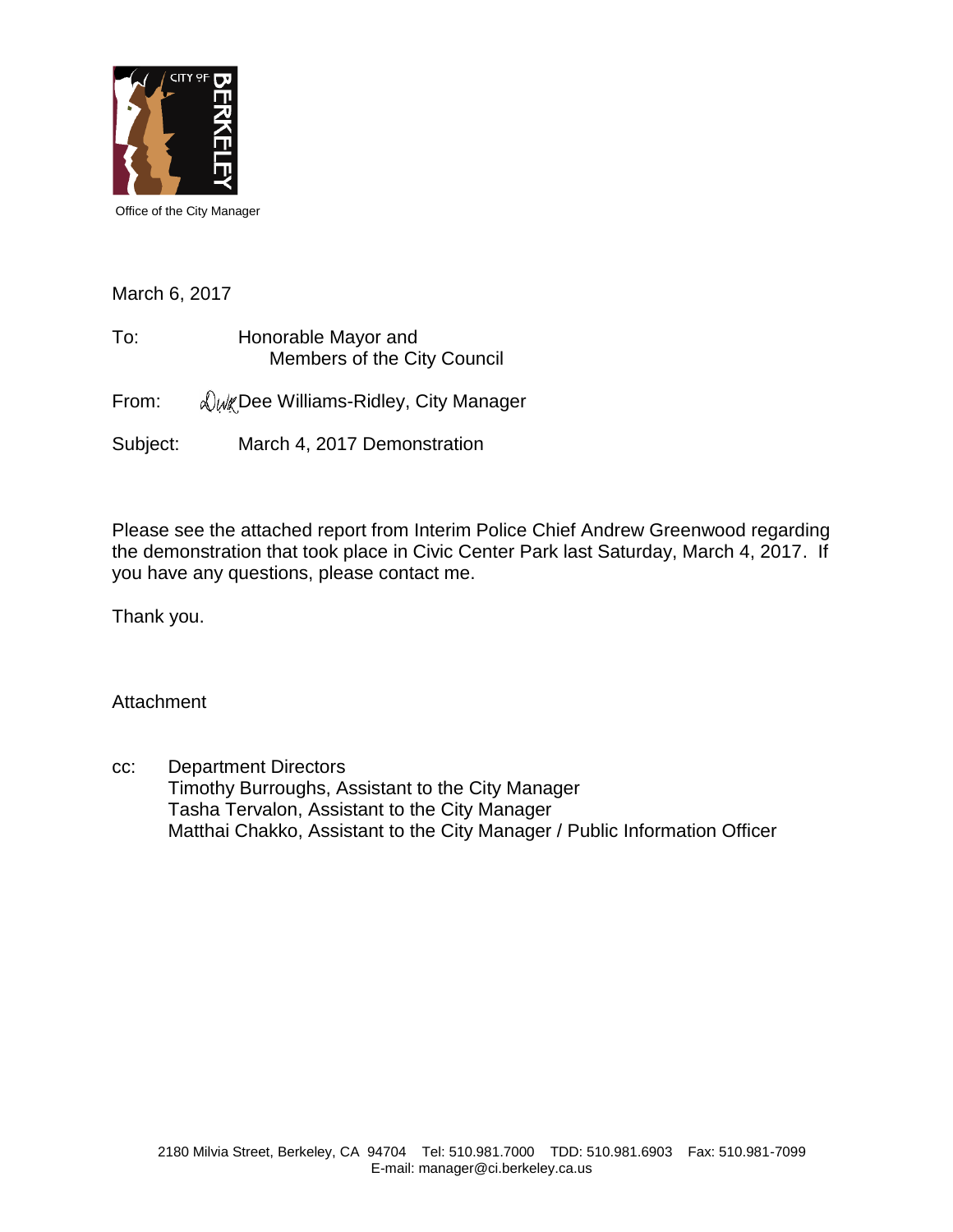## March 6, 2017

## To: D. Williams-Ridley, City Manager

From: A. Greenwood, Int. Chief of Police

## Re: **INFORMATION FOR MAYOR, COUNCIL AND COMMUNITY; MARCH 4 DEMONSTRATION**

On Saturday, March 4th, a rally took place at and around Civic Center Park. Billed by its organizer as a "March on Berkeley" in support of free speech, the rally attracted a variety of allied interests, ultimately drawing several hundred demonstrators, counter-protestors, and media. Certain elements of the crowd came armed and prepared to fight. Assaults between some individuals on rivalling sides within the crowd generated significant media coverage and attention. Ten arrests were made. It appears no uninvolved bystanders or community members were injured. No officers were injured. No property was vandalized or destroyed. A number of community events occurred in the immediate vicinity and blocks surrounding the rally, and none of those events were significantly affected. Significant criminal investigations are ongoing. Given the interest in this event, I wanted to share additional information with our elected officials and our community.

Planning prior to the event was extensive. Plans were continuously refined, keeping in mind that there is no "one size fits all" plan for demonstrations. Each event has its own set of unique and evolving characteristics to be considered. Staffing for Saturday was increased significantly, and Berkeley Police planned for a variety of contingencies.

In preparing for the event, Berkeley Police and City officials met, called, and otherwise communicated with area stakeholders. We worked with BUSD officials, the Downtown Business Association, the Berkeley Chamber of Commerce, the Farmer's Market, Telegraph Business Improvement District, and University of California and UCPD officials as it became clear the event was going to occur. This allowed stakeholders to plan accordingly. We also alerted the community ahead of time via messages on Nixle and Nextdoor.

Pre-event outreach with event organizers allows us to adequately prepare for events, provide guidance on how to have a safe event, always with a goal of protecting and facilitating free speech, while keeping our community safe. These pre-event discussions drive our planning processes, and inform our messaging to the community.

In this case, pre-event communication with groups who had stated their intent to attend met with mixed results. The event organizer did not respond to City staff efforts to coordinate, though as the event drew near, the organizer did respond to BPD outreach efforts. Some groups did not respond at all. Others gave inaccurate and inconsistent information regarding their intentions, level of preparedness, and security plans.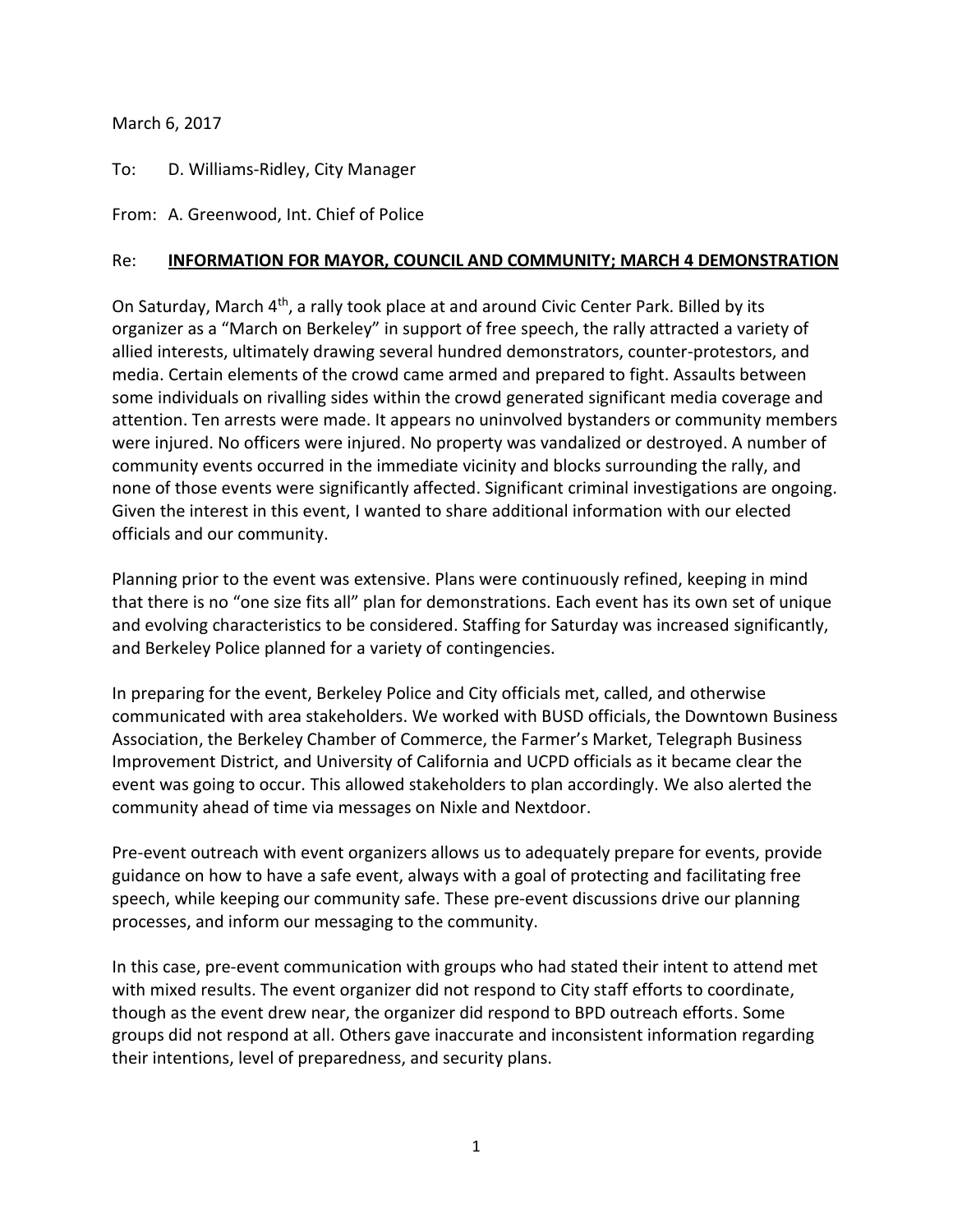The event crowd grew at its peak to approximately 400 people, and was comprised of various, seemingly leader-less factions. The group By Any Means Necessary (BAMN) began a rally prior to noon. (BAMN organizers did not respond to BPD outreach efforts prior to the event.) The "March on Berkeley" organizer indicated their event would start at 2:00 PM. People allied with the organizer, (who himself appeared carrying a large "anarcho-capitalist" flag), began arriving shortly before 2:00 PM. By this time, the crowd included a large number of media and observers.

Initially, the protestors and counter-protesters remained in separate groups. As the number of participants grew, the two sides moved closer together, and converged into one large group.

Fights broke out intermittently between various protesters and counter-protesters throughout the event. These altercations usually took place in the middle of the group, and lasted a few seconds. Based on the location and duration of the altercations, it was frequently difficult for officers on the ground to identify primary aggressor suspects and victims. BPD teams provided medical attention to those who needed it, and sought suspect descriptions and other leads from victims and witnesses, many of whom were uncooperative. When officers did observe criminal acts, they took coordinated enforcement action when practical, while balancing the need to make individual arrests against the need of managing the risks posed by the overall event. Ultimately BPD made ten arrests for crimes ranging from simple battery to assault with a deadly weapon.

Over time, the crowd size shrank. Later in the afternoon, there was a march away from the park into the downtown. BPD monitored the march and the downtown area. When the march returned to the park, the crowd size had further diminished.

Our response to fights between some among the various groups within the crowd have drawn attention. Again, there is no "one size fits all" approach. When a crowd includes armed people intent on committing violence on each other, safeguarding our community becomes a particularly challenging balancing act.

Our responsibility in this situation is to act with a clear and level-headed awareness of context, of what actions we're taking and why, and of what effect or reaction our actions may generate. We are rightly expected to not get swept into the volatility of the crowd. This is in keeping with the values of our community, and the best-informed practices of Law Enforcement across the country, in a time where community trust in our actions is absolutely essential.

During the course of the event, there were multiple assaults, all between elements of the crowd. This was not surprising. Many on both sides attended armed with weapons, shields, pepper spray, portable radios, smoke canisters, etc., wearing protective padding and helmets, and in at least one confirmed case, ballistic armor. These people actively inserted themselves into confrontations with those with opposing views. While our message to peaceful observers and media members is to separate themselves from those committing violence, Saturday's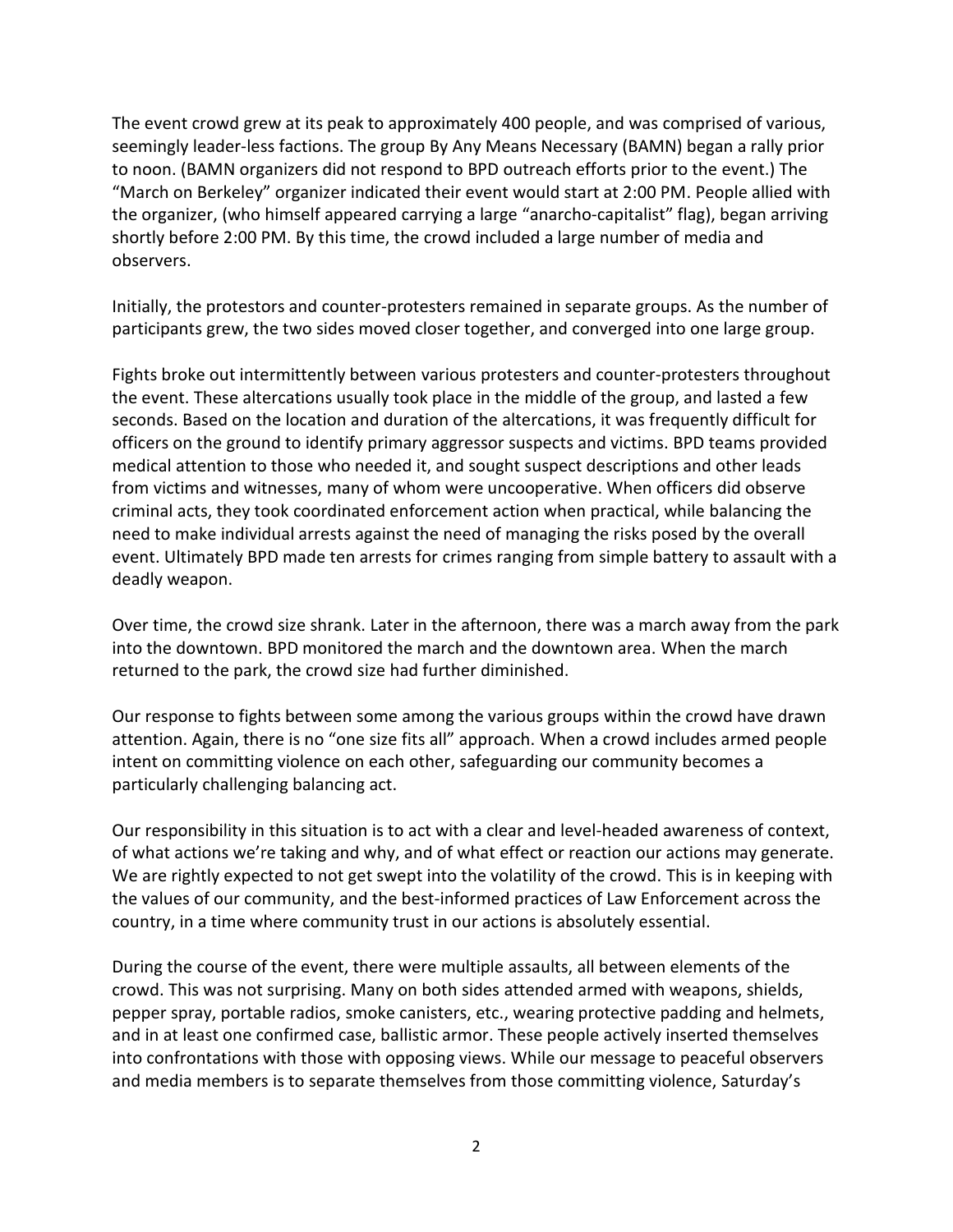crowds of peaceful attendees surrounding those who were fighting, made managing the event considerably more complex for our Department.

In the midst of these dynamics, our officers are responsible for the legal, reasonable, and judicious use of force, while bringing about the least harm possible.

A fight within a volatile crowd is not a simple matter in which to intervene. Intervening on intermixed groups of armed participants fighting or eager to fight presents challenges. Intervention requires a major commitment of resources, a significant use of force, and carries with it the strong likelihood of harming those who are not committing a crime. Finally, intervention risks escalating an event into a full riot.

Instead of unnecessarily exacerbating the problem, we arrested individuals when conditions best favored the safety of all involved. Berkeley Police worked to identify those committing violence, even when suspects' actions amidst the cover of a crowd did not allow immediate apprehension. In addition to the ten arrests, BPD also recovered and gathered numerous weapons throughout the afternoon, further reducing potential violence. (A photograph of the seized weapons is attached.)

After several hours, people began leaving the area. The dispersal of the crowd gave less cover to agitators. The strategy of identifying, locating, and making targeted arrests (even after the offense occurred) may have caused people who earlier committed a crime to leave.

BPD provided medical care and facilitated Berkeley Fire Department medical attention to several people. All but one cooperated—some in fact simply wanted to go back into the crowd.

It's important to note that no *uninvolved* community members were injured, and there were no reports of violence or vandalism in the downtown and surrounding areas as a result of the rally or brief march through the downtown area.

Substantial criminal investigations are continuing. A website has been established for those who wish to upload photos or videos: [http://bit.ly/berkvideo.](http://bit.ly/berkvideo)

We anticipate releasing photographs of currently unidentified suspects to the public in the next few days. We will be seeking the public's assistance in identifying additional suspects.

If constituents ask about reporting a crime related to the riot, please have them do so by calling 510-981-5900.

The photos below are attached for your information.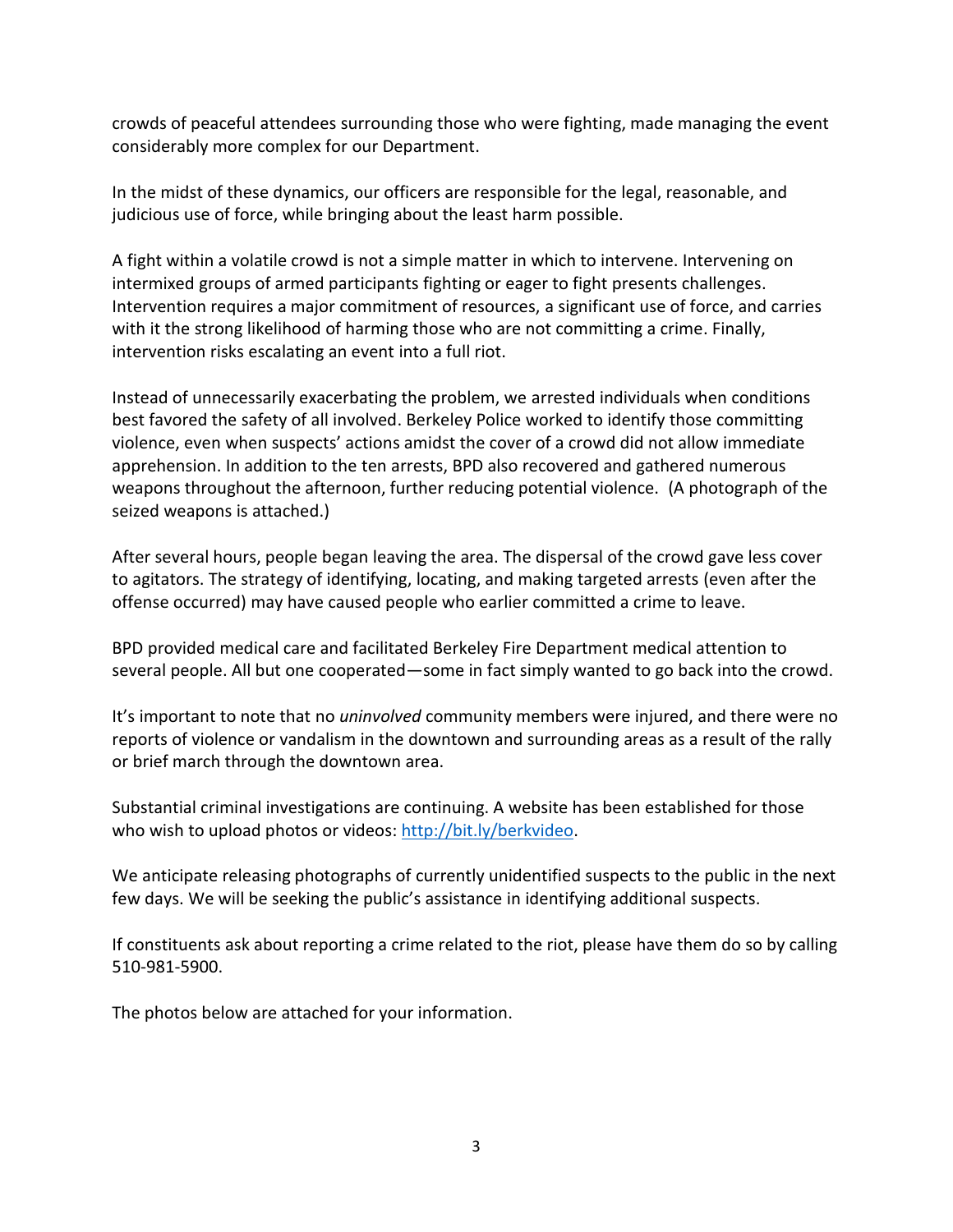

Here, a suspect is seen assaulting a crowd member.

His description was broadcast to officers, who took him into custody, below.

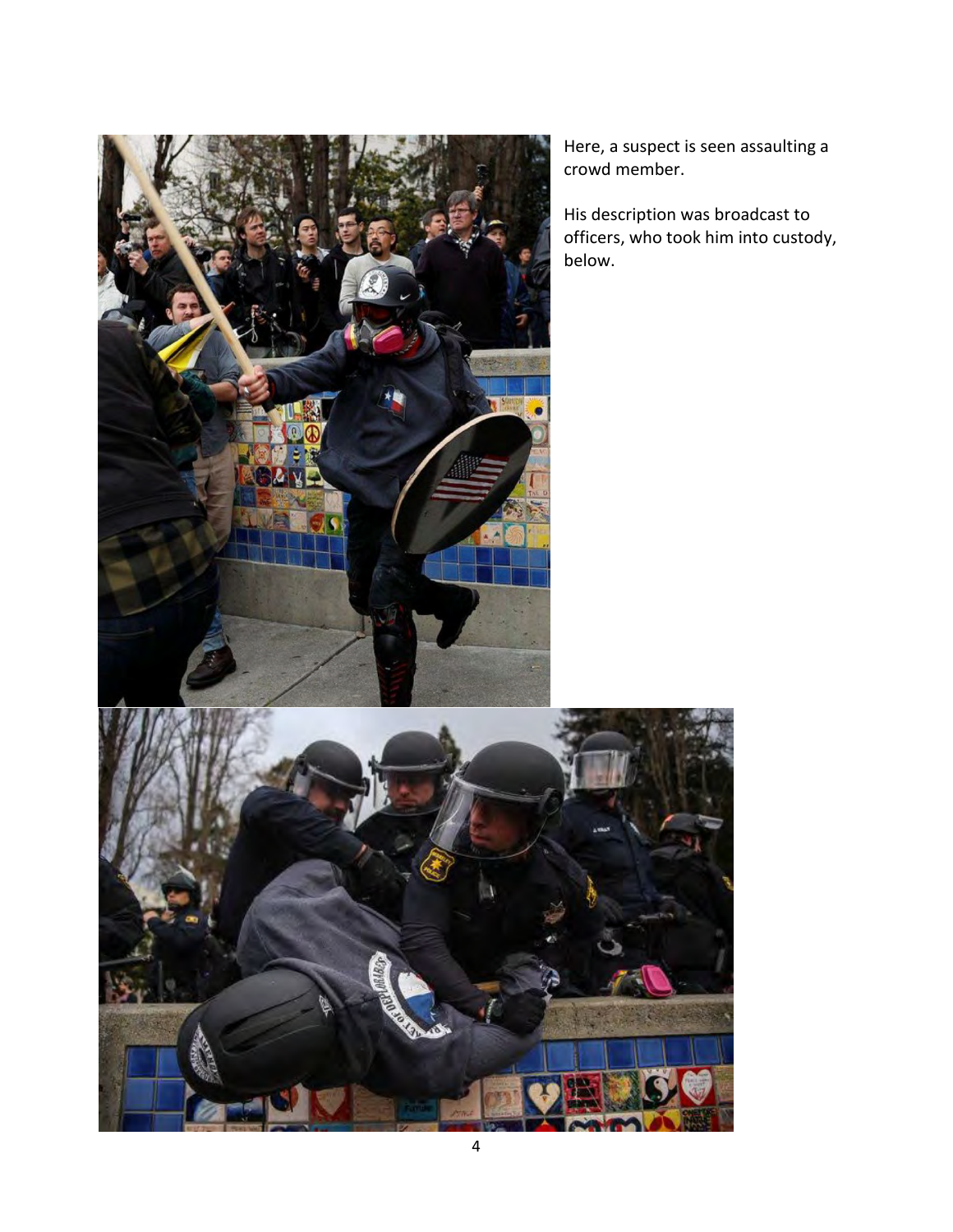

The arrested suspect being led away.



Another arrest, of a masked assault suspect.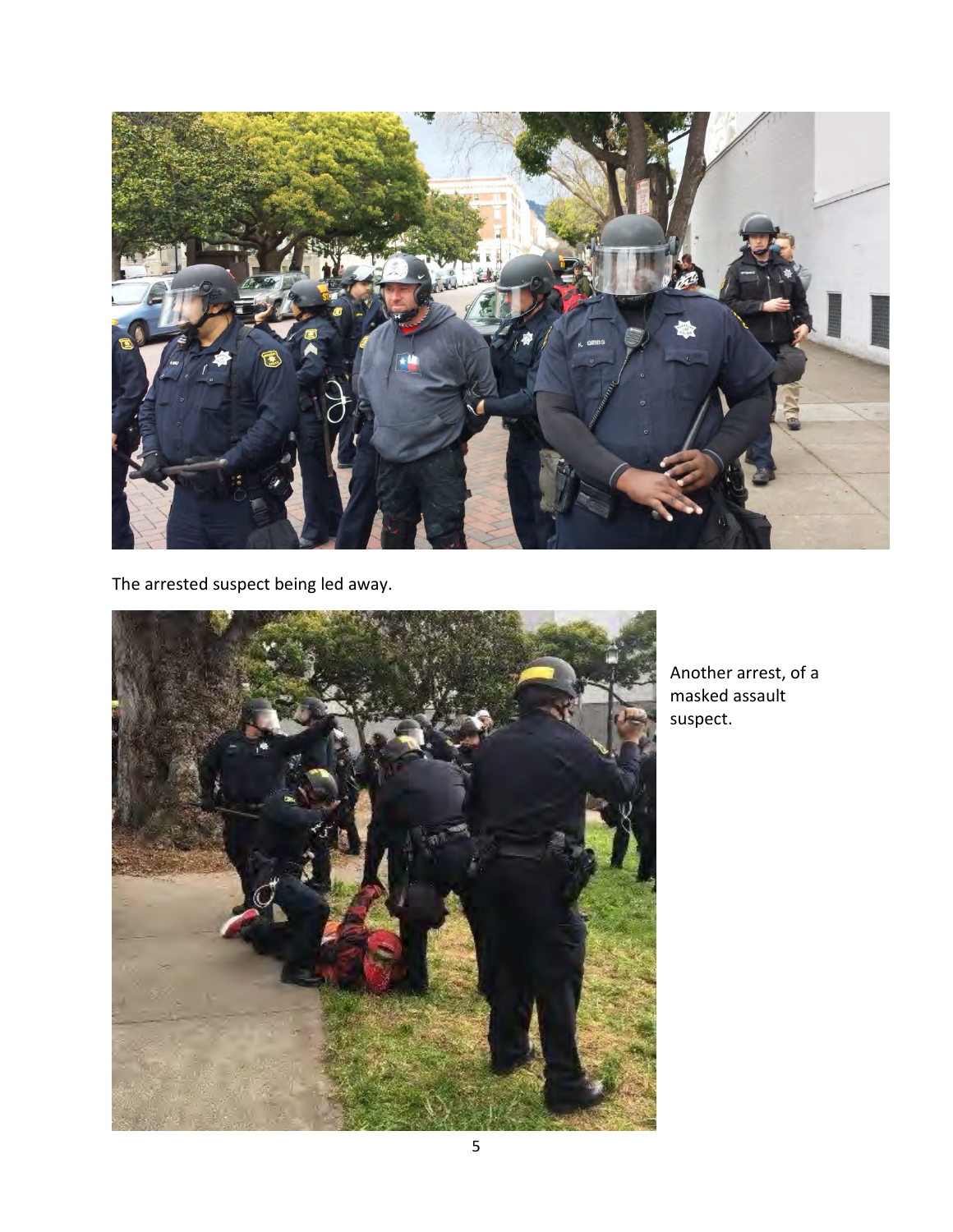

Officers detained this individual, who was wearing ballistic body armor under his shirt.